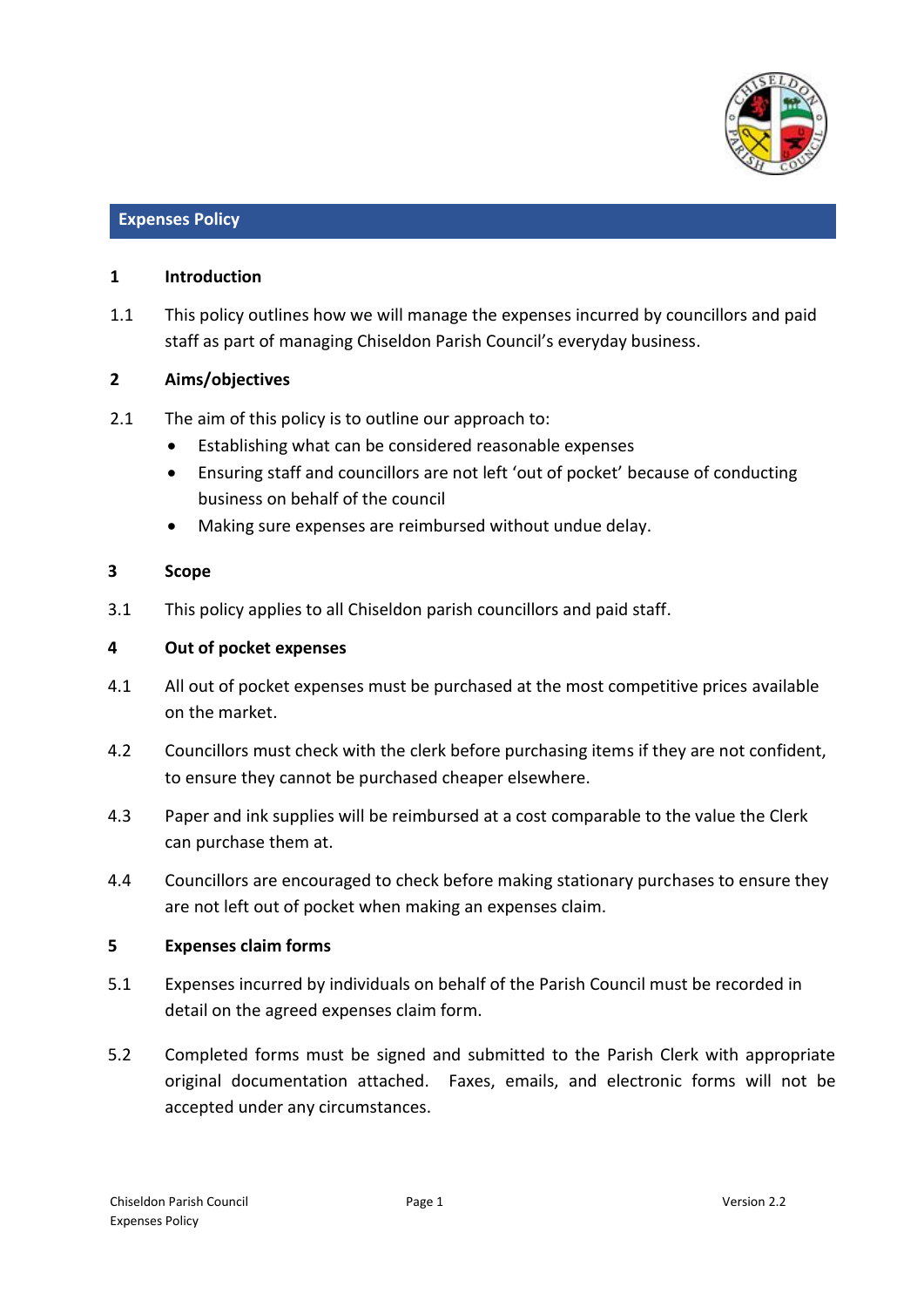- 5.3 The Parish Clerk will accept a copy of the form only if the claimant adds a new, original signature to the copy, dates the signature and provides an acceptable explanation as to why a copy form has been presented.
- 5.4 Receipts, invoices, and other supporting documentation will only be accepted if they are original documents.
- 5.5 Electronic signatures will be accepted at the Parish Clerk's discretion. A "wet" signature will be provided as soon as reasonably possible.

# **6 Receipts**

- 6.1 All claims must be supported by the original receipts or equivalent proof of purchase. This is a basic accounting and tax requirements. Claims that are not supported by receipts will be refused
- 6.2 Claimants are advised to request detailed receipts as proof of purchase and attach these in support of any claim made. Where, in exceptional circumstances, this is not possible, a full, written explanation should be provided together with any other supporting documentation.
- 6.3 Claims submitted to the Parish Clerk without receipts or a reasonable explanation will only be paid at the discretion of the Parish Clerk or Finance Committee.
- 6.4 Credit card receipts or copies of bank/card statements are not valid receipts for these purposes.
- 6.5 Only written or printed receipts showing the VAT number, where applicable, which provide evidence that specific goods or services have been received and paid for are considered valid for the purposes of claiming expenses.

# **7 Submitting claims**

- 7.1 Claims should be made within one calendar month of the expense being incurred.
- 7.2 For good financial control, claims are to be submitted as close as possible to the time that the original expense was incurred. It is also in the interests of claimants to ensure that they do not remain out of pocket for longer than necessary.
- 7.3 Claims made more than 75 days after the expense was incurred will be refused.
- 7.4 Incomplete, incorrect, or invalid or late claims will not be processed and be returned to the claimant with an explanation of why they cannot be processed.

# **8 Authorisation of expense claims**

8.1 Expense claim forms must be signed by the claimant. Any amendments made to an expense claim form must be initialed by the Parish Clerk.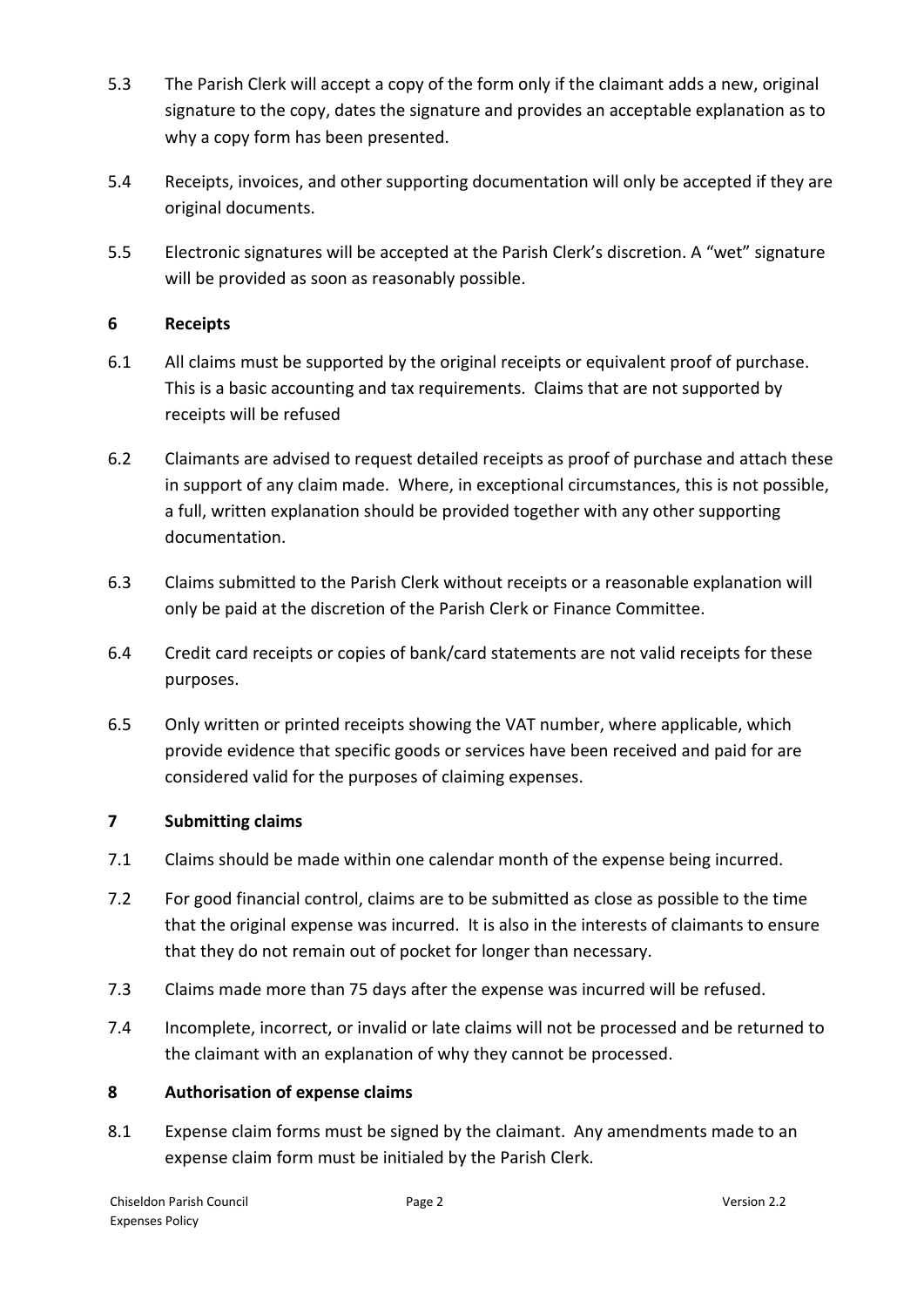- 8.2 By signing an expense claim form, or other documentation in support of a claim, all claimants are verifying that the following conditions are accepted and have been met:
	- The claim is made in respect of genuine expenses incurred in conducting the business of the parish council and that it conforms to parish council rules on expense claims.
	- Paperwork is completed accurately, is mathematically correct and is supported by the appropriate receipts or documentation.
	- The specific items to which the claim relates have not previously been reimbursed or paid for by the parish council or a third party.
	- The specific items to which the claim relates are not subject to a duplicate claim or payment currently in progress with the parish council or another third party.
	- The claimant confirms that the expense can be justified in terms of value for money.
	- Where monetary limits are in place for local government these will be applied as a maximum amounts and payment will be made at the amount shown on the receipt when below the maximum.
- 8.3 Any attempt to submit a deliberately false or duplicate claim will be dealt with under the Code of Conduct for Councillors or as misconduct for employed staff.

# **9 Countersignatures**

- 9.1 Expenses claims will be coded to the appropriate subcommittee for accounting purposes and will therefore need to receive authorisation from the relevant subcommittee chair.
- 9.2 Subcommittee chairs will countersign expense claims made by members of their committee or the Parish Clerk that relate to their committee.
- 9.3 Where a subcommittee chair is the claimant, the expense claim will be countersigned by the chair of the full council.
- 9.4 Claims that do not bear an appropriate countersignature from an appropriate chair of a subcommittee or the chair of the full council will be refused.

# **10 Missing signatories**

10.1 Unsigned or unauthorised claim forms will be refused and returned to the claimant with an explanation of why the form cannot be processed.

# **11 Claims with a VAT element**

11.1 Where claims include VAT, the receipt submitted should clearly show the VAT registration number of the provider.

#### **12 Expenses limits**

12.1 **Mileage**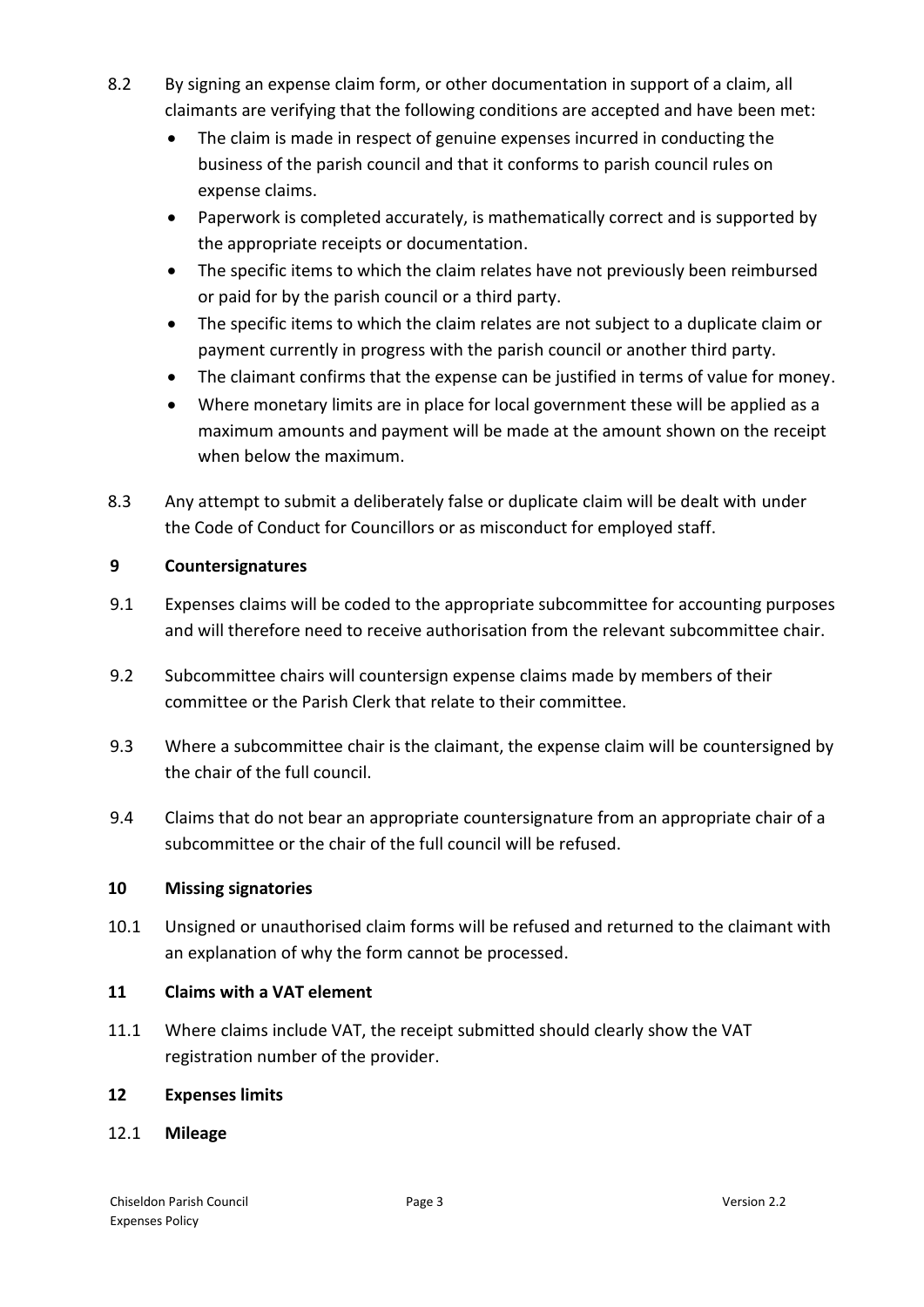A mileage allowance will be paid where councillors or staff are required to use their own private transport to attend council business outside of the parish. Mileage will be paid according to the following rates:

|                    | First 10,000 miles | Above 10,000 miles |
|--------------------|--------------------|--------------------|
| <b>Cars/Vans</b>   | 45p per mile       | 25p per mile       |
| <b>Motorcycles</b> | 24p per mile       | 24p per mile       |
| <b>Cycles</b>      | 20p per mile       | 20p per mile       |

12.2 Any paid employee using their own vehicle for parish council business must have their insurance extended to include business use. The vehicle must be kept in a reasonable state of repair and have a valid MOT. Employees must hold a valid driving licence.

# 12.3 **Rail travel**

Rail travel will be reimbursed at cost when travelling on parish council official business where rail travel is the cheapest form of transport. Claimants should consider booking in advance and taking advantage of 'advance' priced tickets wherever possible.

# 12.4 **Subsistence**

Councillors or employees who are required to attend residential training courses are entitled to claim out of pocket expenses of up to £5.00 per night upon submission of appropriate documentation. Subsistence allowances are payable when you are required to work away from parish council premises on official business, provided that free meals are not available at the location visited and that additional expenditure is incurred as a result of you not being able to take a meal at your home or customary place.

# 12.5 **Overnight accommodation**

Overnight accommodation may only be used if it is not feasible to travel to or return from council business (meetings, seminars etc.) in a reasonable timeframe, or where travelling would need to be undertaken during unsocial hours (i.e. before 6am or after 10pm). The actual cost of overnight accommodation including evening meal, room and breakfast may be claimed subject to the following limits:

| Hotel room outside the M25                  | £80.00  |
|---------------------------------------------|---------|
| Hotel room inside the M25                   | £100.00 |
| Evening Meal including non-alcoholic drinks | £20.00  |
| <b>Breakfast</b>                            | £10.00  |
| Other Incidental Expenses (per day)         | £5.00   |

# **13 Eye tests and spectacles**

- 13.1 This applies to paid employees only.
- 13.2 Chiseldon Parish Council recognises its obligations under the Display Screen Equipment (DSE) Regulations 1992 (Amended 2002). The council will contribute to the cost of an eye test if staff use display screen (computer monitor) equipment for a significant part of the working day.